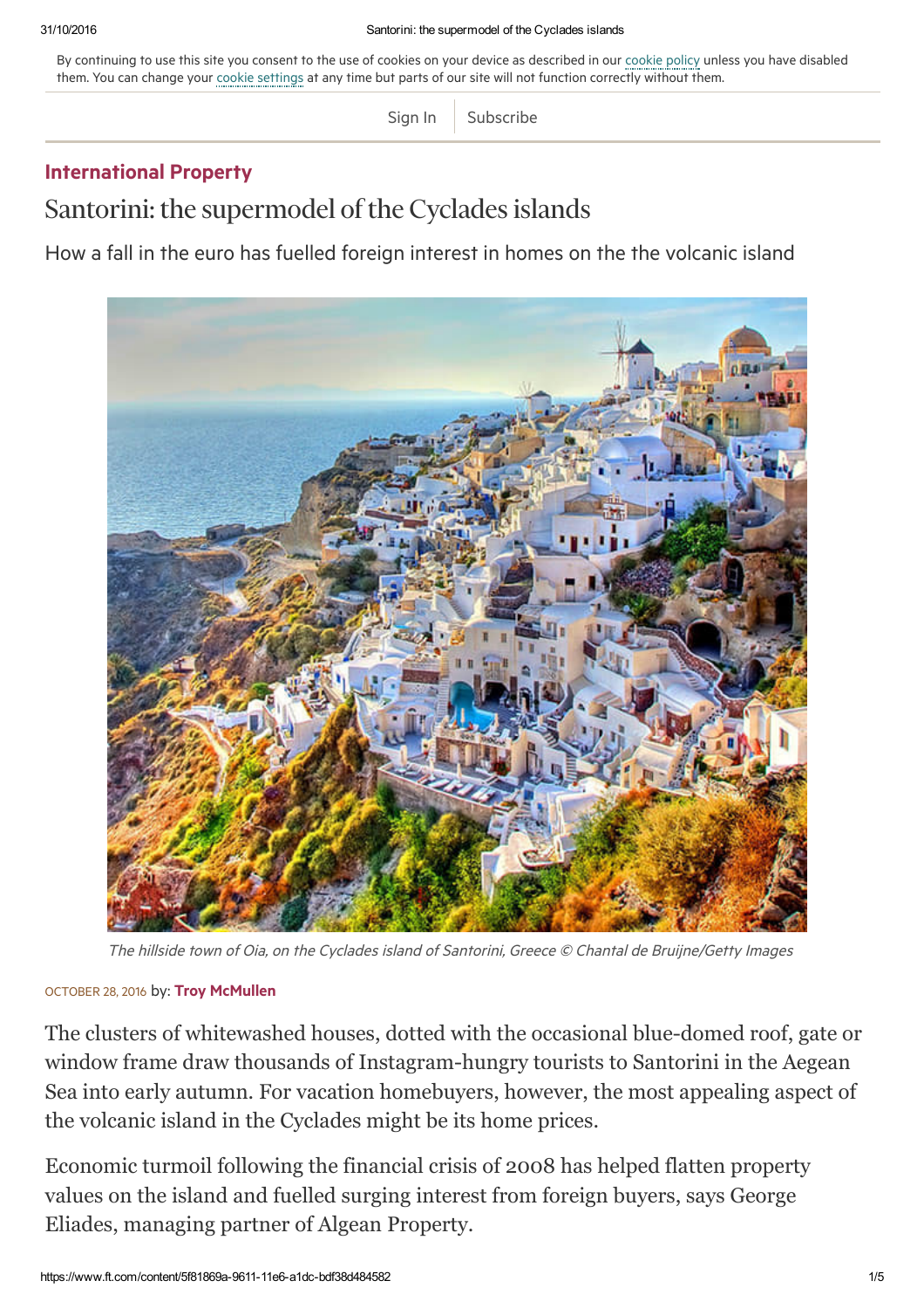"It started when the economy began to crumble a few years ago, but [buyer] interest is still escalating," says Eliades, who estimates that island prices fell by about 40 to 50 per cent from 2011 to 2015. The market has recovered to an extent since then, but prices are still 35 per cent lower than they were eight years ago.

Despite the dip in property values, Santorini is still among the most expensive areas of the Cyclades islands for real estate. The average asking price on the island is  $\epsilon_{3,130}$  per sq metre, according to a survey by the Spitogatos online property search engine. That is just behind the Greek islands of Mykonos and Patmos, which have reached  $C_4$ ,759 per sq metre and  $\epsilon_{4,064}$  a sq metre, respectively.

Buyers on the crescent-shaped island have room to negotiate, says Alexandros Moulas, an Athens-based associate with Savills. He estimates that average sale prices are about 15 to 20 per cent below the asking prices. "This isn't great for sellers, of course, but it's very good news for buyers," says Moulas.



Though Europeans have long occupied the biggest chunk of foreign buyers to the island, Chinese and American buyers — lured by a fall in the euro — are showing up in larger numbers, says Lefteris Potamianos, vice-president of the Association of Realtors of Athens-Attica.

He estimates that Asian buyers make about 10 per cent of the market, while Americans now represent about 15 per cent. Both groups have doubled in size since 2009, Potamianos says. Older homes with regional pedigree typically sell well on the island, but newer ones with contemporary amenities draw the bulk of new buyers, he says.

The island's priciest homes are strewn along the ocean in villages such as Imerovigli, Megalochori and Oia, all of which are on the west coast. In Oia, Savills is selling a traditional three-bedroom, three-bathroom home with an outdoor pool for  $E1.2m$ . In Megalochori, the same agent is selling a four-bedroom home with a large courtyard and outdoor pool for €695,000.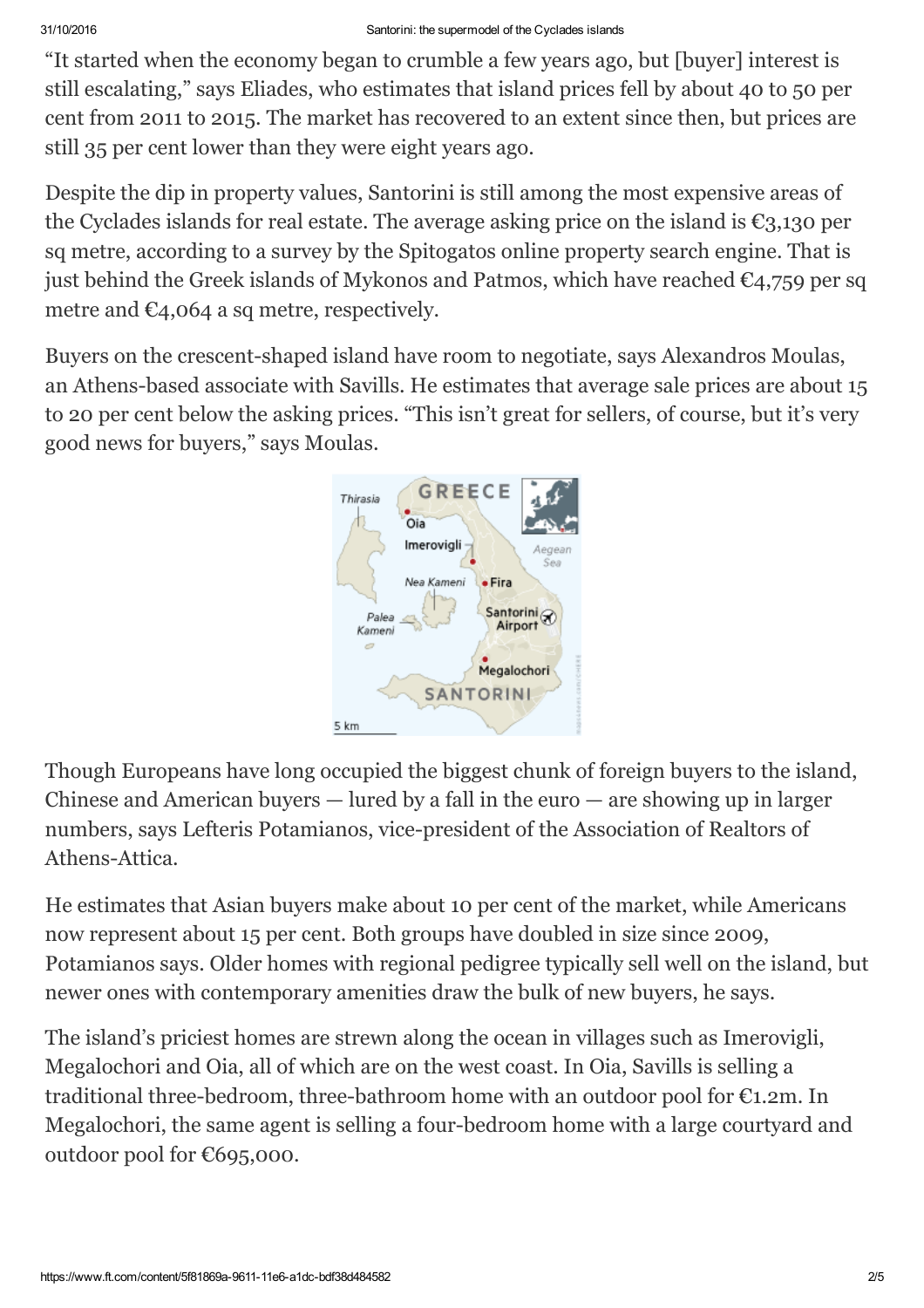

Traditional-style three-bedroom house with pool, €1.2m

Though its sales market is still recovering, Santorini's rental market has remained buoyant, says George Eliades, of Algean Property.

Depending on location and proximity to the water, a week's rental during peak spring and summer months in a renovated four-bedroom property in some parts of the island costs as much as €10,000, earning a yield of about 8 per cent, estate agents say. Smaller homes near beach villages such as Kamari range from  $\epsilon_{3}$ ,000 to  $\epsilon_{5}$ ,000 a week to rent. Just along the coast in Pyrgos Kallistis, Algean Property is renting a complex with four apartments. Prices range from  $\epsilon_{1,120}$  per week for a 35 sq metre one-bedroom apartment to  $\epsilon_{3,160}$  per week for a four-bedroom apartment measuring 141 sq metres. The former wine and *tsipouro* factory includes a Jacuzzi and direct water access.

Greece's ongoing debt crisis is a major problem for property investors, with their biggest hurdle, according to Alexandros Moulas of Savills, still being the prospect of a Greek exit from the EU, which would mean abandoning the euro and returning to the drachma.

"Greece's stability is still one of the main factors hurting real estate investment," he says. "A Grexit would lead to a sharp devaluation of property value and likely higher property taxes, and neither of those scenarios is good for foreign investors."

## Buying guide